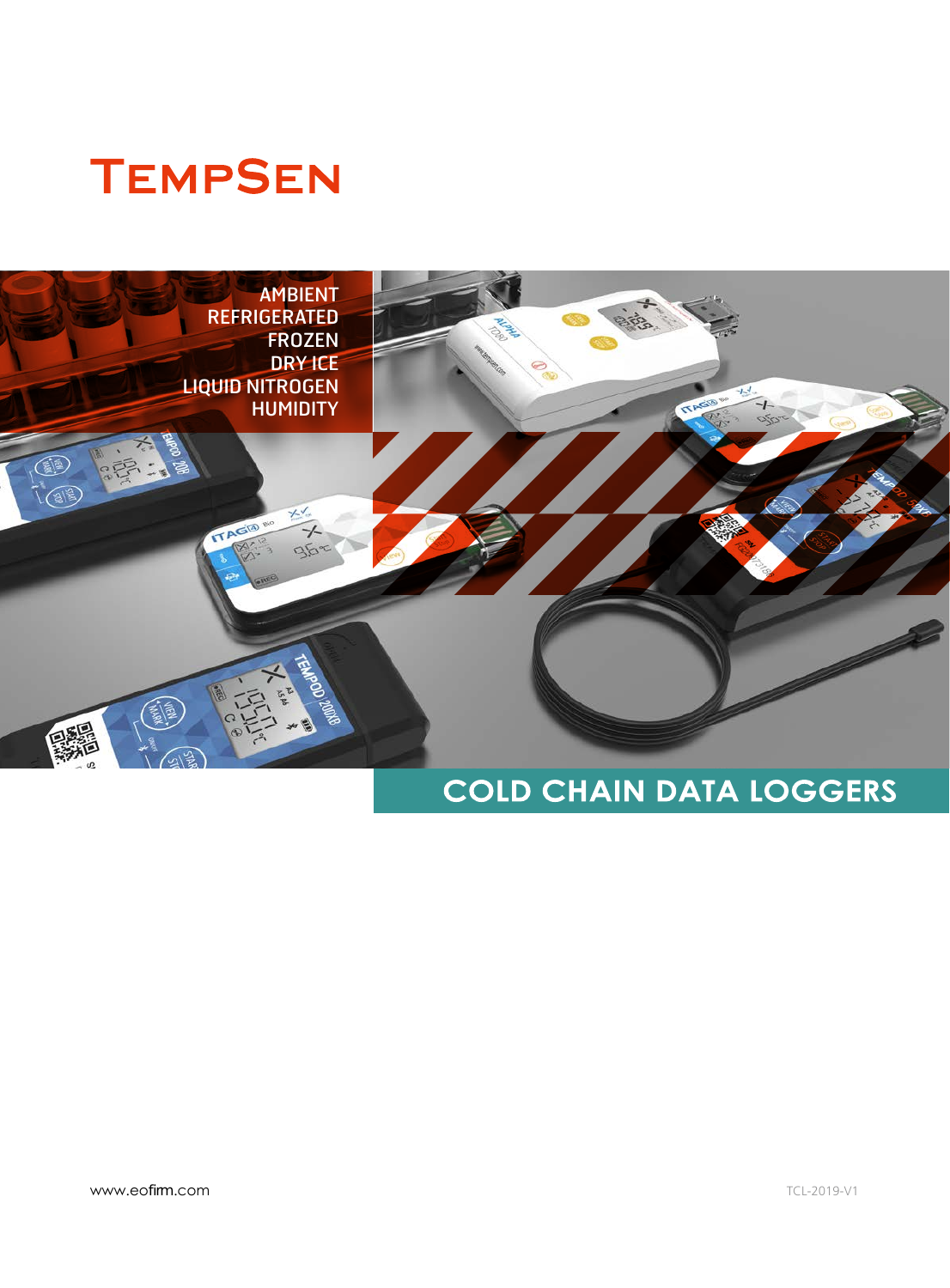# **TEMPOD®**

### **USB PDF** DATA LOGGERS

#### **TEMPOD 30**

USB PDF Temperature Data Logger P/N PD30

#### **TEMPOD 50X**

USB PDF Temperature Data Logger P/N PD50X

#### **TEMPOD 100X**

USB PDF Temperature Data Logger P/N PD100X

#### **TEMPOD 200X**

USB PDF Temperature Data Logger P/N PD200X



| <b>TECHNICAL DATA</b> | Tempod 30                                                            | Tempod 50X                                                           | Tempod 100X                           | Tempod 200X                                                  |
|-----------------------|----------------------------------------------------------------------|----------------------------------------------------------------------|---------------------------------------|--------------------------------------------------------------|
| Type                  | Multi-Use                                                            | Multi-Use                                                            | Multi-Use                             | Multi-Use                                                    |
| Sensor                | Internal NTC                                                         | External NTC Probe (1m)                                              | External RTD Probe (1m)               | External RTD Probe (1m)                                      |
| Measurement Range     | $-30^{\circ}$ C70 $^{\circ}$ C                                       | $-50^{\circ}$ C70 $^{\circ}$ C.                                      | $-100^{\circ}$ C70 $^{\circ}$ C.      | $-200^{\circ}$ C. 70 $^{\circ}$ C.                           |
| Accuracy              | $\pm 0.3^{\circ}$ C (-20°C20°C)<br>$\pm 0.5^{\circ}$ C (other range) | $\pm 0.3^{\circ}$ C (-20°C20°C)<br>$\pm 0.5^{\circ}$ C (other range) | $\pm 0.5^{\circ}$ C                   | $\pm 0.5^{\circ}$ C (-100°C100°C)<br>$±1.0°C$ (-200°C-100°C) |
| Memory                | 28800 readings                                                       | 28800 readings                                                       | 28800 readings                        | 28800 readings                                               |
| Battery               | 3.0V lithium battery<br>(Replaceable)                                | 3.0V lithium battery<br>(Replaceable)                                | 3.0V lithium battery<br>(Replaceable) | 3.0V lithium battery<br>(Replaceable)                        |
| <b>Battery Life</b>   | 18 months                                                            | 18 months                                                            | 18 months                             | 18 months                                                    |

| <b>FEATURES</b>                             | Tempod 30 | Tempod 50X | Tempod 100X | Tempod 200X |
|---------------------------------------------|-----------|------------|-------------|-------------|
| Encrypted PDF report embedded with raw data |           |            |             |             |
| Multiple alarm ranges (5 ranges)            |           |            |             |             |
| Software-free configuration                 |           |            |             |             |
| USB 2.0 plug                                |           |            |             |             |
| Password protection                         |           |            |             |             |
| Compatible with TempCentre                  |           |            |             |             |
| NIST traceable 3-point calibration          |           |            |             |             |
| DO-160G compliant                           |           |            |             |             |
| IATA PI970 II compliant                     |           |            |             |             |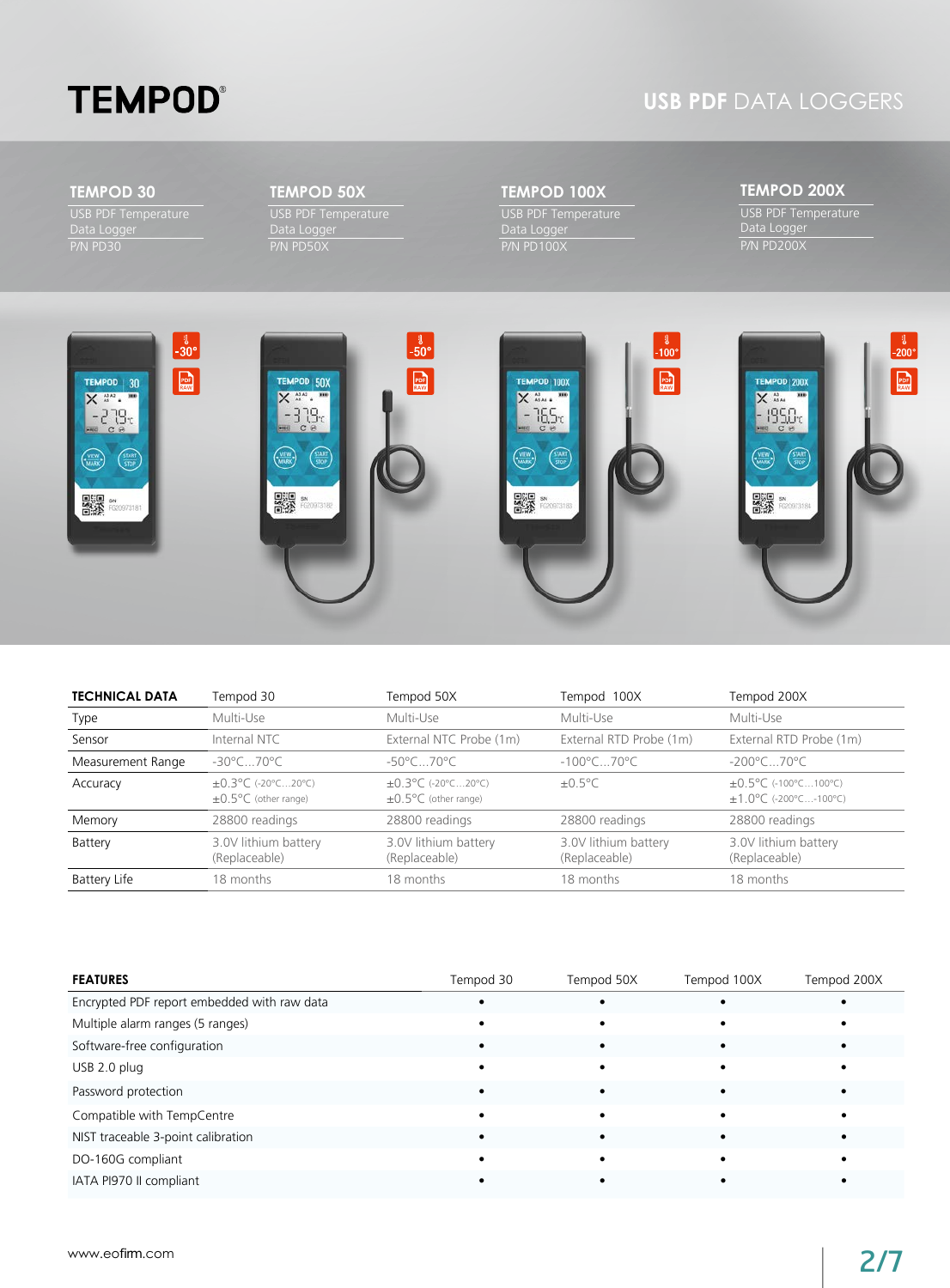## **TEMPOD**<sup>®</sup> Bluetooth<sup>®</sup> **\***

### **BLUETOOTH + USB PDF** DATA LOGGERS

#### **TEMPOD 20XB**

Bluetooth USB PDF Temperature Data Logger P/N PD20B

#### **TEMPOD 50XB**

Bluetooth USB PDF Temperature Data Logger P/N PD50XB

#### **TEMPOD 100XB**

Bluetooth USB PDF Temperature Data Logger P/N PD100XB

#### **TEMPOD 200XB**

Bluetooth USB PDF Temperature Data Logger P/N PD200XB



| <b>TECHNICAL DATA</b> | Tempod 20B                                                           | Tempod 50XB                                                          | Tempod 100XB                          | Tempod 200XB                                               |
|-----------------------|----------------------------------------------------------------------|----------------------------------------------------------------------|---------------------------------------|------------------------------------------------------------|
| Type                  | Multi-Use                                                            | Multi-Use                                                            | Multi-Use                             | Multi-Use                                                  |
| Sensor                | Internal NTC                                                         | External NTC Probe (1m)                                              | External RTD Probe (1m)               | External RTD Probe (1m)                                    |
| Measurement Range     | $-20^{\circ}$ C70 $^{\circ}$ C                                       | $-50^{\circ}$ C70 $^{\circ}$ C.                                      | $-100^{\circ}$ C70 $^{\circ}$ C.      | $-200^{\circ}$ C. 70 $^{\circ}$ C.                         |
| Accuracy              | $\pm 0.3^{\circ}$ C (-20°C20°C)<br>$\pm 0.5^{\circ}$ C (other range) | $\pm 0.3^{\circ}$ C (-20°C20°C)<br>$\pm 0.5^{\circ}$ C (other range) | $\pm 0.5^{\circ}$ C                   | ±0.5°C (-100°C100°C)<br>$\pm 1.0^{\circ}$ C (-200°C-100°C) |
| Memory                | 28800 readings                                                       | 28800 readings                                                       | 28800 readings                        | 28800 readings                                             |
| Battery               | 3.0V lithium battery<br>(Replaceable)                                | 3.0V lithium battery<br>(Replaceable)                                | 3.0V lithium battery<br>(Replaceable) | 3.0V lithium battery<br>(Replaceable)                      |
| <b>Battery Life</b>   | 12 months                                                            | 12 months                                                            | 12 months                             | 12 months                                                  |

| <b>FEATURES</b>                             | Tempod 20B | Tempod 50XB | Tempod 100XB | Tempod 200XB |
|---------------------------------------------|------------|-------------|--------------|--------------|
| Bluetooth 4.0                               |            |             |              |              |
| Encrypted PDF report embedded with raw data |            |             |              |              |
| Multiple alarm ranges (5 ranges)            |            |             |              |              |
| Software-free configuration                 |            |             |              |              |
| USB 2.0 plug                                |            |             |              |              |
| Password protection                         |            |             |              |              |
| Compatible with TempCentre                  |            |             |              |              |
| NIST traceable 3-point calibration          |            |             |              |              |
| DO-160G compliant                           |            |             |              |              |
| IATA PI970 II compliant                     |            |             |              |              |

### **TEMPSEN**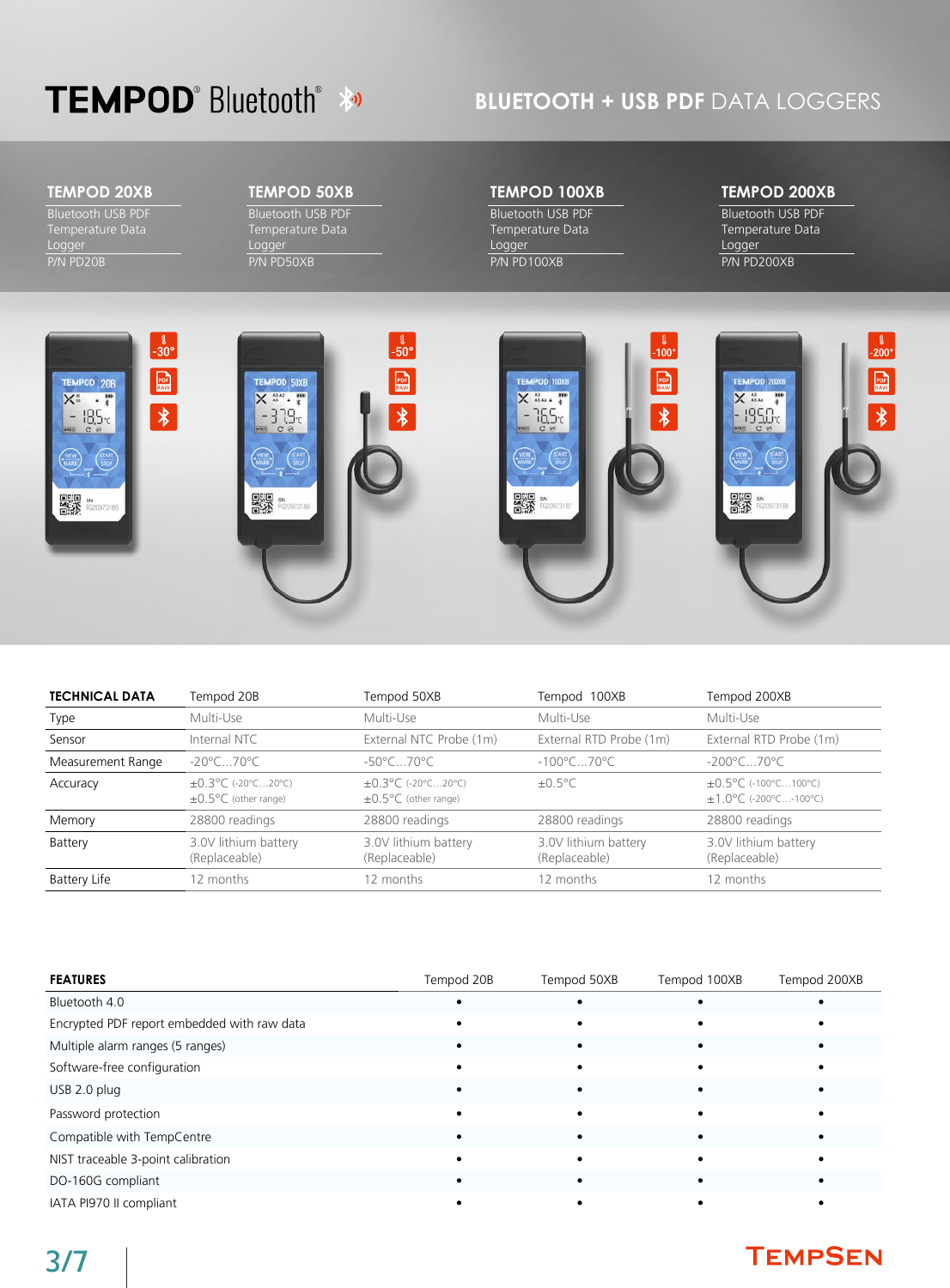### PROBE-LESS DRY ICE SHIPMENT MONITORING **TEMPSEN ALPHA DRY ICE DATA LOGGERS**



#### **TECHNICAL DATA**

| <b>Type</b>         | Multi-Use                       |
|---------------------|---------------------------------|
| Sensor              | Internal RTD Sensor             |
| Measurement Range   | $-80^{\circ}$ C70 $^{\circ}$ C. |
| Accuracy            | $+0.5\degree C$                 |
| Memory              | 14400 readings                  |
| <b>Battery Life</b> | 120 days (60 days @-80°C)       |

#### **TECHNICAL DATA**

| <b>Type</b>         | Single Use                                |
|---------------------|-------------------------------------------|
| Sensor              | Internal RTD Sensor                       |
| Measurement Range   | $-80^{\circ}$ C70 $^{\circ}$ C.           |
| Accuracy            | ±0.5°C (-30°C30°C)<br>$±1°C$ (rest range) |
| Memory              | 14400 readings                            |
| <b>Battery Life</b> | 30 days (15 days @-80°C)                  |
|                     |                                           |

| <b>FEATURES</b>                               | Alpha TD80 | Alpha TD80S |
|-----------------------------------------------|------------|-------------|
| Encrypted PDF report embedded with raw data   |            |             |
| Software-free online configuration            |            |             |
| Repeat start without need of re-configuration |            |             |
| Multiple alarm ranges (5 ranges)              |            |             |
| USB 2.0 plug                                  |            |             |
| Compatible with TempCentre                    |            |             |
| NIST traceable 3-point calibration            |            |             |
| IATA PI970 II compliant                       |            |             |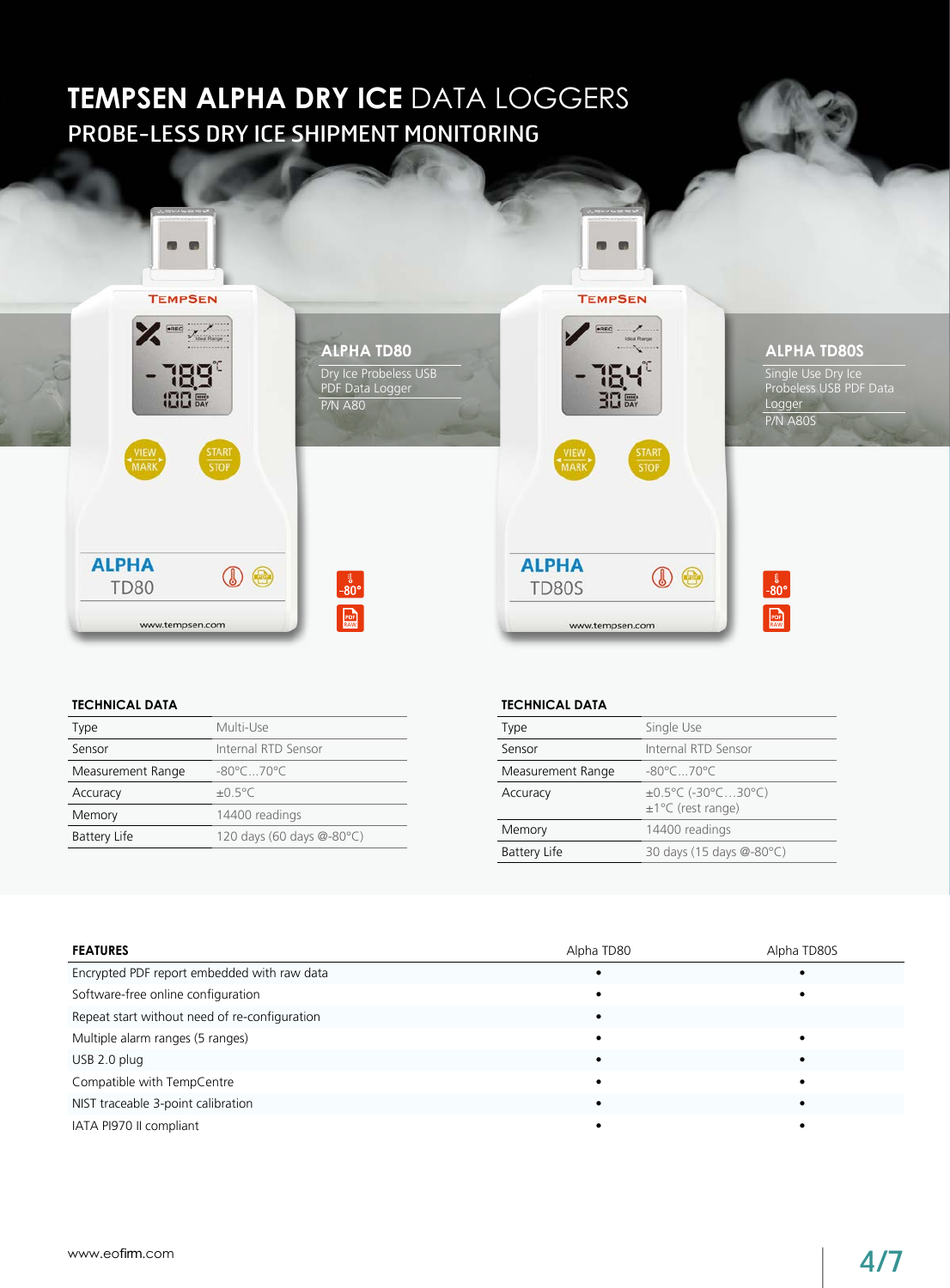## **ITAG®** SINGLE USE DATA LOGGERSLIFE SCIENCE / CLINICAL TRIAL



|                             | <b>ITAG®4</b>                                                                              | <b>ITAG<sup>®</sup>4 Bio</b>                                                               | <b>ITAG<sup>®</sup>4 TH</b>                                               | <b>ITAG®4 SP</b>                                      |
|-----------------------------|--------------------------------------------------------------------------------------------|--------------------------------------------------------------------------------------------|---------------------------------------------------------------------------|-------------------------------------------------------|
|                             | Single Use Temperature USB<br>PDF Recording Indicator                                      | Single Use Temperature USB<br>PDF Recording Indicator                                      | Single Use Temperature<br>Humidity USB PDF Recording<br><b>Indicator</b>  | Single Use Temperature USB<br>PDF Recording Indicator |
| <b>TECHNICAL DATA</b>       | PMG4                                                                                       | P/N G4M                                                                                    | P/N G4H                                                                   | P/N G4S                                               |
| <b>Type</b>                 | Single Use                                                                                 | Single Use                                                                                 | Single Use                                                                | Single Use                                            |
| Sensor                      | Internal NTC Sensor                                                                        | Internal NTC Sensor                                                                        | Internal temperature and<br>humidity Sensor                               | Internal NTC Sensor                                   |
| Measurement Range -30°C70°C |                                                                                            | $-30^{\circ}$ C70 $^{\circ}$ C                                                             | -30°C70°C, 0% RH100%<br>RH.                                               | $-30^{\circ}$ C70 $^{\circ}$ C                        |
| Accuracy                    | $\pm 0.3^{\circ}$ C (-20 $^{\circ}$ C20 $^{\circ}$ C)<br>$\pm 0.5^{\circ}$ C (other range) | $\pm 0.3^{\circ}$ C (-20 $^{\circ}$ C20 $^{\circ}$ C)<br>$\pm 0.5^{\circ}$ C (other range) | $\pm$ 0.5°C (0°C60°C), $\pm$ 1°C<br>(rest range)<br>±4% RH (20% RH80% RH) | $\pm$ 0.5°C                                           |
| Memory                      | 14400 readings                                                                             | 14400 readings                                                                             | 7200 readings                                                             | 10080 readings                                        |
| <b>Battery Life</b>         | 90 days                                                                                    | 90 days                                                                                    | 60 days                                                                   | 120 days                                              |
|                             |                                                                                            |                                                                                            |                                                                           |                                                       |

| <b>FEATURES</b>                             | ITAG4 | ITAG4 Bio | <b>ITAG4 TH</b> | <b>ITAG4 SP</b> |
|---------------------------------------------|-------|-----------|-----------------|-----------------|
| Powerful LCD indication                     |       |           |                 |                 |
| Simple LCD indication                       |       |           |                 |                 |
| Multiple alarm ranges                       |       |           |                 |                 |
| Encrypted PDF report embedded with raw data |       |           |                 |                 |
| Software-free online configuration          |       |           |                 |                 |
| USB 2.0 plug                                |       |           |                 |                 |
| Compatible with TempCentre                  |       |           |                 |                 |
| WHO PQS Pre-qualified                       |       |           |                 |                 |
| EN12830 compliant                           |       |           |                 |                 |
| DO-160G compliant                           |       |           |                 |                 |
| IATA PI970 II compliant                     |       |           |                 |                 |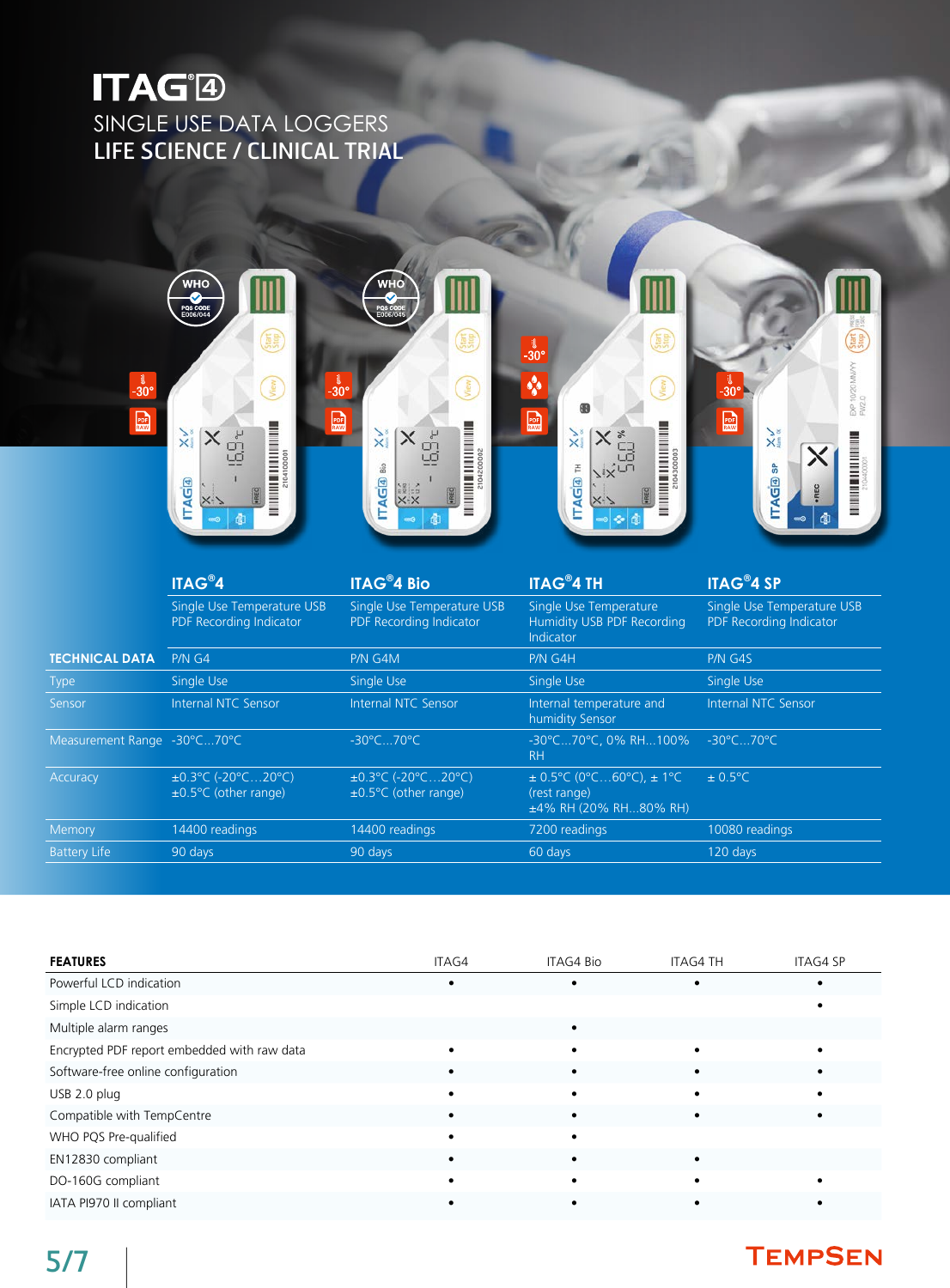# **ITAGB**

PERISHABLE GOODS TRANSPORT COST-EFFECTIVE SINGLE USE DATA LOGGERS







**ITAG® 3 Pro**

 $\begin{array}{|c|c|}\n\hline \frac{1}{2} & \text{p}_{\text{DE}} \\
\hline\n-30^{\circ} & \frac{1}{\text{RAW}}\n\end{array}$ 

Pre-programmed Single Use USB PDF Temperature Data Logger P/N G3P

| <b>TECHNICAL DATA</b> | <b>ITAG3 Pro</b>               |  |
|-----------------------|--------------------------------|--|
| Type                  | Single use                     |  |
| Sensor                | Internal NTC                   |  |
| Measurement Range     | $-30^{\circ}$ C70 $^{\circ}$ C |  |
| Accuracy              | $\pm 0.5^{\circ}$ C            |  |
| Memory                | 7200 readings                  |  |
| <b>Battery Life</b>   | 90 days max                    |  |
| Shelf Life            | 12 months                      |  |
|                       |                                |  |

| <b>FEATURES</b>            | ITAG3 Pro |
|----------------------------|-----------|
| Factory pre-programmed     |           |
| User programmable          |           |
| Encrypted PDF report       |           |
| USB 2.0 plug               |           |
| 2-year shelf life          |           |
| Compatible with TempCentre |           |
| EN12830 compliant          |           |
| DO-160G compliant          |           |
| IATA PI970 II compliant    |           |